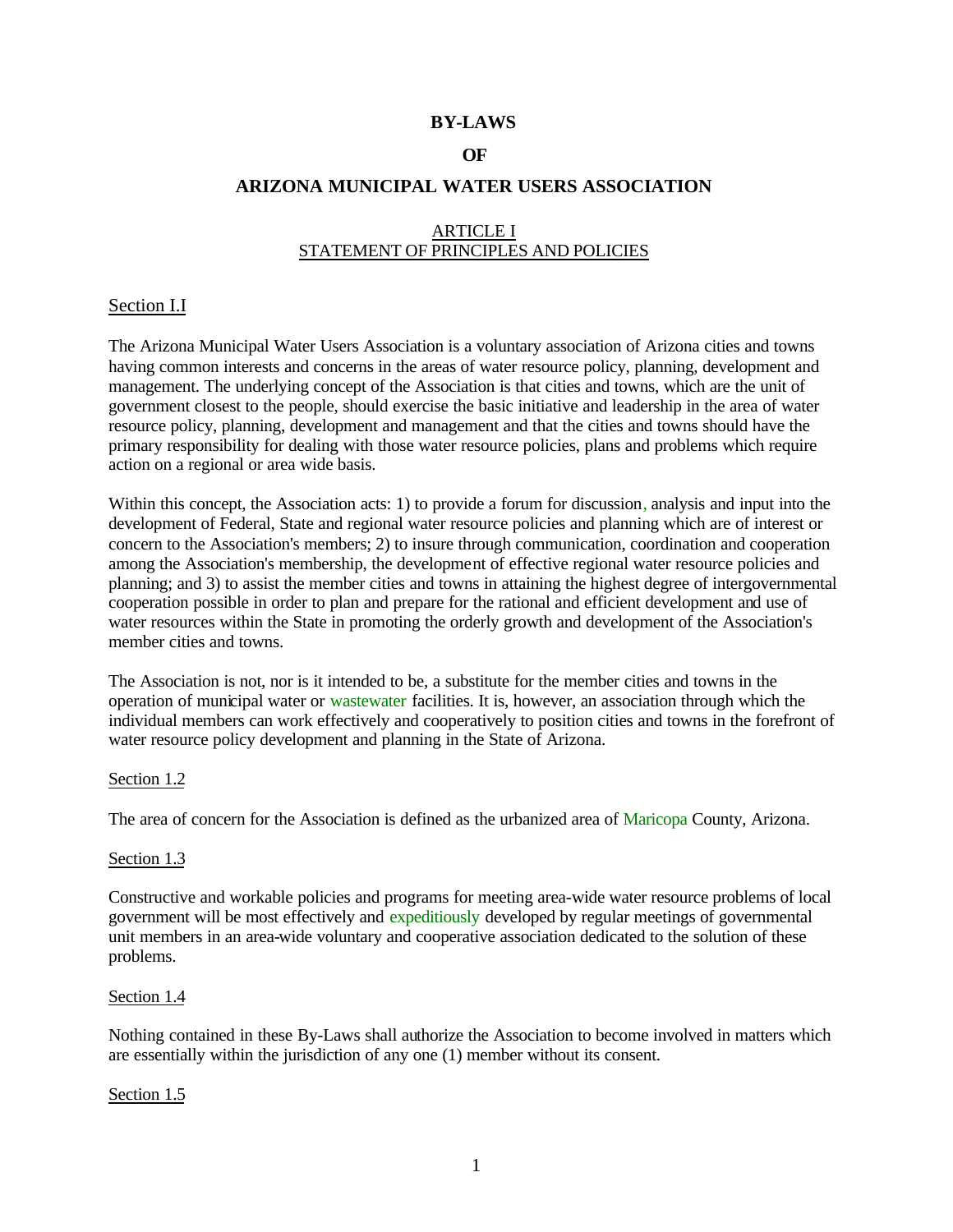The Association is not, nor is it intended to be, a substitute for local government. It is, however, an organization through which individual governmental units can work on regional water resource problems and coordinate their efforts.

### Section 1.6

This article shall not authorize the Association to become involved in the direct operation of water or wastewater facilities.

## ARTICLE II DEFINITIONS

## Section 11.1

Association. Association, as used in these By-Laws, means the Arizona Municipal Water Users Association, a nonprofit corporation of the State of Arizona created pursuant to Title 10, Arizona Revised Statutes.

## Section 11.2

Board of Directors. Board of Directors, as used in these By-Laws, means the President, Vice-President, and Secretary-Treasurer of the Association and the Mayor of each other voting membership city. Membership on the Board of Directors is limited to Mayors of Association voting member cities.

### Section 11.3

Management Board. Management Board, as used in these By-Laws, means the eligible city or town managers, or city or town clerks of incorporated municipalities which do not have the Council-Manager form of government. Any city or town may designate its public works director or equivalent to serve in the stead of its manager or clerk.

## Section 11.4

Standing and Special Committees. Standing Committee, as used in these By-Laws, means the permanent committee(s) formed by the Board of Directors. Special committee, as used in these By-Laws, means the committee(s) formed by the Board of Directors on a temporary basis for the completion of studies and projects.

## Section 11.5

## Designated Representatives

- a. A voting member of any board (including the Board of Directors) or committee may send a designated representative of that member to any meeting who shall be authorized to participate in and vote on all matters coming before that meeting, subject to challenge as provided in section IV.9. Provided, however, that if such person is sent to the meeting to represent the president or chairman, they shall not assume the responsibility of the president or chairman, respectively, such duties shall be assumed by the vice-president or vice-chairman.
- b. A designated representative need not provide written authorization to participate and vote in any meeting. Provided, however, that if challenged at that meeting (or prior to approval of that meeting's minutes) written ratification of such person's authorization to act as the designated representative of a member shall be filed with the executive director within 5 working days of the challenge.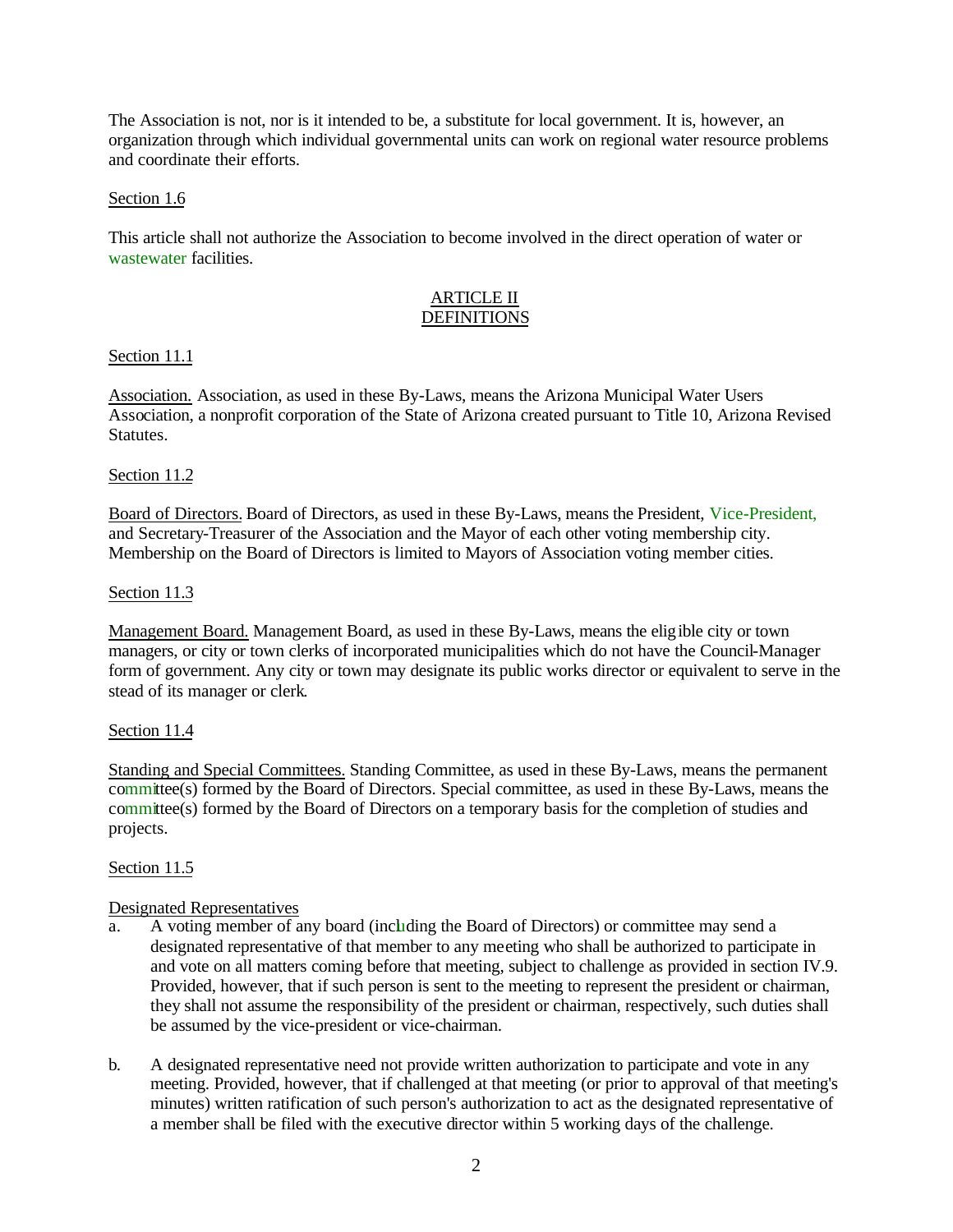## ARTICLE III MEMBERSHIP

The membership of this Association shall be the voting and non-voting cities and towns meeting the eligibility requirements contained in this article which have been admitted to membership by approval of the Board of Directors. Members shall participate as provided herein.

## Section III.l

Eligibility of Voting Membership. A city or town shall not be eligible to be a voting member of the Association unless such city or town meets all of the following requirements:

- a. The city or town is located within Maricopa County, Arizona;
- b. The city or town has entered into a municipal and industrial water service subcontract with the Central Arizona Water Conservation District and the United States of America.
- c. The city or town has a municipally owned water distribution system;
- d. The city or town has municipally owned wastewater collection and treatment facilities; and;
- e. The city or town has a population, according to the latest federal census, of 50,000 or more inhabitants.

## Section III.2

Applications for Voting Membership. Any city or town meeting the requirements for voting membership may be nominated for membership by one or more voting members of the Association. Such prospective members shall become members of the Association upon unanimous approval of the full Board of Directors and upon such member's agreement to:

- a. Pay an initial membership fee as determined by the Board of Directors from time to time but not less than \$35,000;
- b. Meet all reasonable conditions of VOTING membership as determined by the Board of Directors from time to time; and
- c. Pay annual dues as determined by the Board of Directors from time to time.

# Section III.3

Eligibility for Non-Voting Membership. Any incorporated city or town may apply for non-voting membership if such city or town meets all of the following requirements:

- a. The city or town is located in Maricopa County, Arizona;
- b. The city or town has a municipally owned water distribution system;
- c. The city or town has municipally owned wastewater collection and treatment facilities;
- d. The city or town has a population, based on the most recent federal census, of less than 50,000 inhabitants; and
- e. The city or town has entered into a municipal and industrial water service subcontract with the Central Arizona Water Conservation District and the United States of America.

# Section III.4

Applications for Non-Voting Membership. Any city or town meeting the requirements of Section III.3 may be nominated for non-voting membership by one or more voting members of the Association. Such prospective members shall become non-voting members of the Association upon unanimous approval of the full Board of Directors and upon such member's agreement to'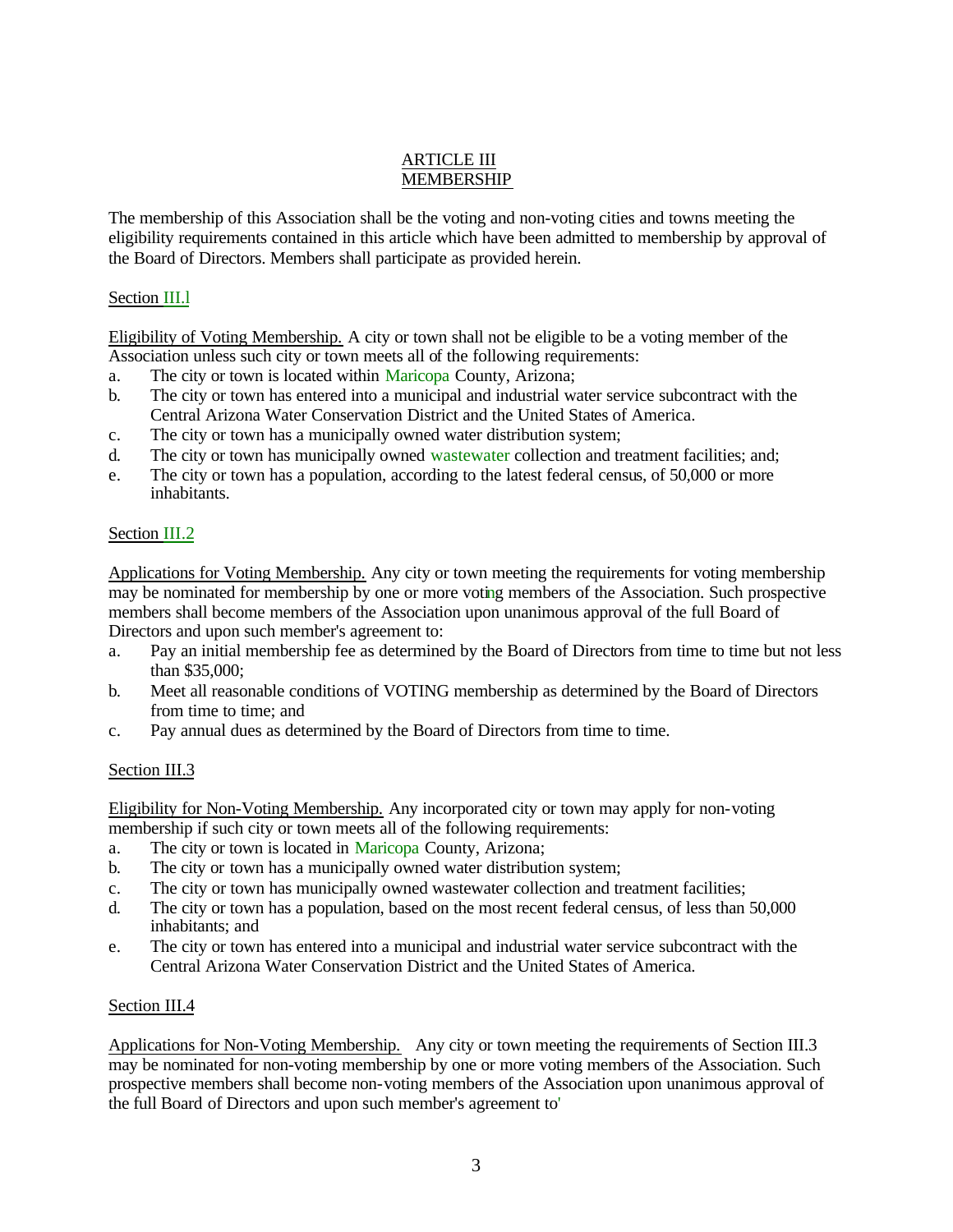- a. Pay the Association an initial membership fee as determined by the Board of Directors from time to time but not less than \$15,000;
- b. Meet all reasonable conditions of non-voting membership as determined by the Board of Directors from time to time; and

c. Pay annual dues of not less than \$15,000 as determined by the Board of Directors from time to time. Upon meeting the requirements of this section, non-voting members shall have all the rights and privileges of regular members except that non-voting members shall not have a vote during membership meetings and shall not serve on the Board of Directors or Management Board. Non-voting members may otherwise attend meetings and participate in discussions.

# Section III.5

Dissolution. Upon dissolution of the Association, all assets and liabilities shall be apportioned to the members on the basis of dues paid to the Association.

## ARTICLE IV MEETINGS OF MEMBERS

## Section IV. 1

The annual meeting of the members of the Association shall be held in June of each year, in Phoenix, Maricopa County, Arizona, at a place and time to be designated in the notice of the meeting. The members shall be represented by their duly elected mayors or acting mayors.

## Section IV.2

At the annual meeting, the voting members shall elect the following officers of the Association, President, Vice-President, and Secretary-Treasurer, each of whom shall, when elected, also serve as a member of the Board of Directors of the Association. Each other voting member shall serve as a member of the Board of Directors.

## Section IV.3

Regular meetings of the members may be held in Maricopa County, Arizona , with the time, date, and location of said meetings to be determined by the Board of Directors.

Regular meetings of the members may be held outside of Maricopa County, Arizona, with the time, date, and location of said meetings to be determined by a two-thirds (2/3) vote of the voting members.

## Section IV.4

The calls and notices of all meetings of the members shall conform to the provisions of Article VI of these By-Laws.

## Section IV.5

The President, and in the President's absence the Vice-President, shall preside at such meetings. In the absence of the President and Vice-president, the voting members shall select a voting member to preside at such meetings.

## Section IV.6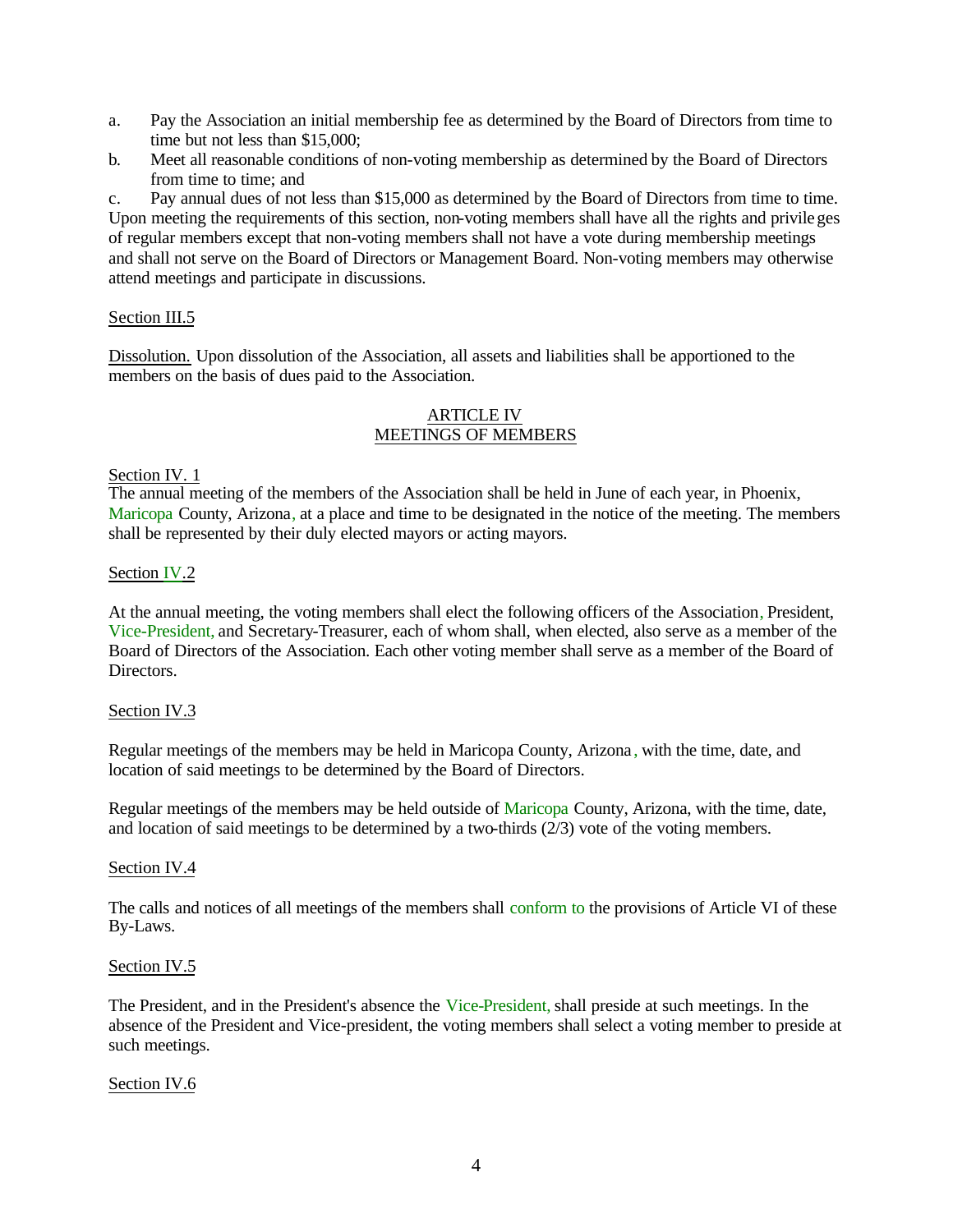Each voting member of the Association is entitled to one (1) vote on all matters coming before any meeting of its membership, and each member of the Association, may be represented by designated representative provided such representative is the holder of an elective office of such member. Action of members shall be by majority vote of voting members voting on matters coming before the meeting of the members.

## Section IV.7

A simple majority in number of the total voting membership, either in person or by designated representative, shall constitute a quorum for all purposes. In the absence of a quorum, the Chairman of the meeting may adjourn the meeting from time to time without notice, other than by announcement at the meeting, until voting members sufficient to constitute a quorum shall attend, either in person, or by designated representative or, in the alternative, may set a date and time for the next meeting which time shall be at least 24 hours later unless an actual emergency occurs necessitating an earlier meeting date and such emergency meeting is held in compliance with the Arizona Open Meetings Law, A.R.S.

Section 38-451 et seq. (hereinafter "Arizona Open Meetings Law"). At any adjourned meeting at which a quorum shall be present, any business may be transacted which might have been transacted at the meeting as originally notified.

## Section IV.8

All informalities and/or irregularities in the manner of voting, form of credentials, eligibility of designated representatives, or method of ascertaining those present shall be deemed waived if no objection is made prior to the approval of the minutes of the meeting in question.

## Section IV.9

The Board of Directors may adopt rules governing the procedures of the meetings of the members.

## Section IV. 10

All meetings of the meetings, the Board of Directors, the Management Board and all standing and special committees shall be conducted in accordance with the Arizona Open Meetings Law.

## ARTICLE V BOARD OF DIRECTORS

## Section V.I

The business and affairs of the Association which arise between annual meetings of the membership shall be conducted by the Board of Directors at properly called meetings.

## Section V.2

If the office of President, Vice-President, or Secretary-Treasurer becomes vacant, the remaining members of the Board of Directors, by affirmative vote of the majority thereof, shall elect a successor to hold office for the unexpired term of the officer whose position shall be vacant.

## Section V.3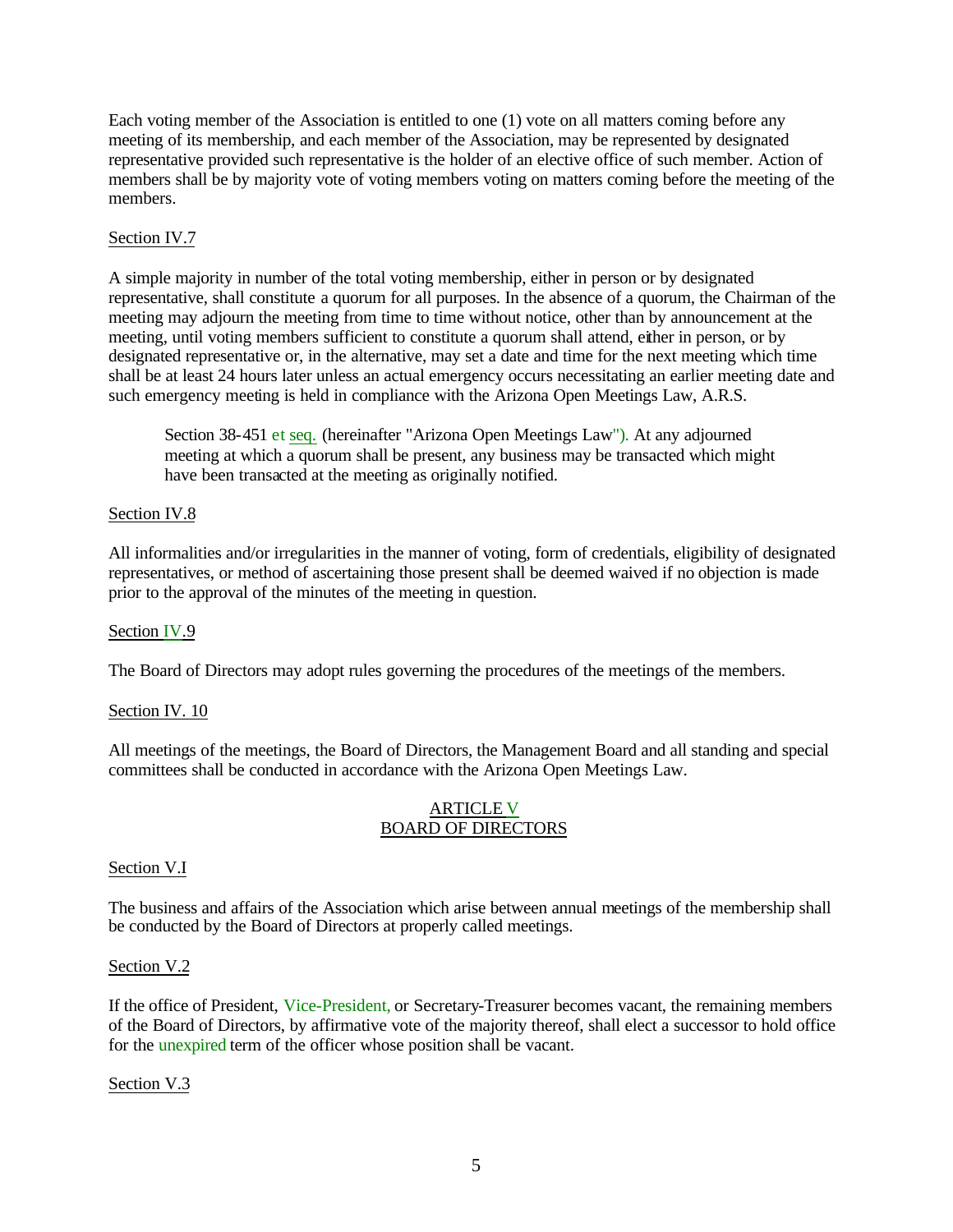A majority of the members of the Board of Directors shall constitute a quorum for the transaction of business at any meeting of the Board of Directors.

## Section V.4

Each director is entitled to one (1) vote on all matters coming before any meeting of the Board of Directors, and each director may be represented in vote by designated representative. Action of the Board of Directors shall be by majority vote of Directors voting on matters coming before the meeting of the Board.

## Section V.5

The powers and functions of the Board of Directors subject to the limitations hereinafter stated, shall include, but not be limited to, the following:

- a. The formulation of policy decisions and determination of policy matters for the Association.
- b. The approval and adoption of a budget for each fiscal year and a service charge schedule.
- c. The initiation and/or request for studies to be undertaken either by inter-agency agreement, contract, or otherwise as they may deem appropriate.
- d. The appointment of such standing and special committees deemed necessary to achieve the purposes of the Association.
- e. The hiring of an executive director for the Association.
- f. The establishment of assessments for special projects and other items not included in the budget for such fiscal year.

Each Director shall have the right at any meeting of the Board of Directors to propose a subject for study by the Association or to request review of any action taken by the Management Board during the interval between meetings of the Board of Directors when it is not possible for the Board of Directors to act on such requests or proposals at such meeting in accordance with the Arizona Open Meetings Law, the matter shall be noticed for action at the next meeting of the Board of Directors.

## Section V.6

No person shall have the authority to make or execute binding contracts on behalf of the Association without approval of the Board of Directors acting at a properly called meeting, except that the Executive Director is authorized to contract for the Association in the normal operations of the Association's affairs, provided any one of such contracts does not exceed \$3,000. Normal operations of the Association's affairs shall include employment matters except as provided in Section V.5(G), obtaining supplies, materials and services needed in the operation of the Association's offices and incidental contracts as may be specifically or impliedly authorized by the Board of Directors.

All contracts authorized by this provision shall be binding on the Association. Member cities and towns shall not be parties to Association contracts unless such city or town is a named party and the governing body of the city or town has authorized the city to execute the contract.

## Section V.7

The Executive Director shall cause minutes to be taken at all meetings of the Board of Directors and copies of said minutes shall be furnished to the members after approval by the Board of Directors.

## Section V.8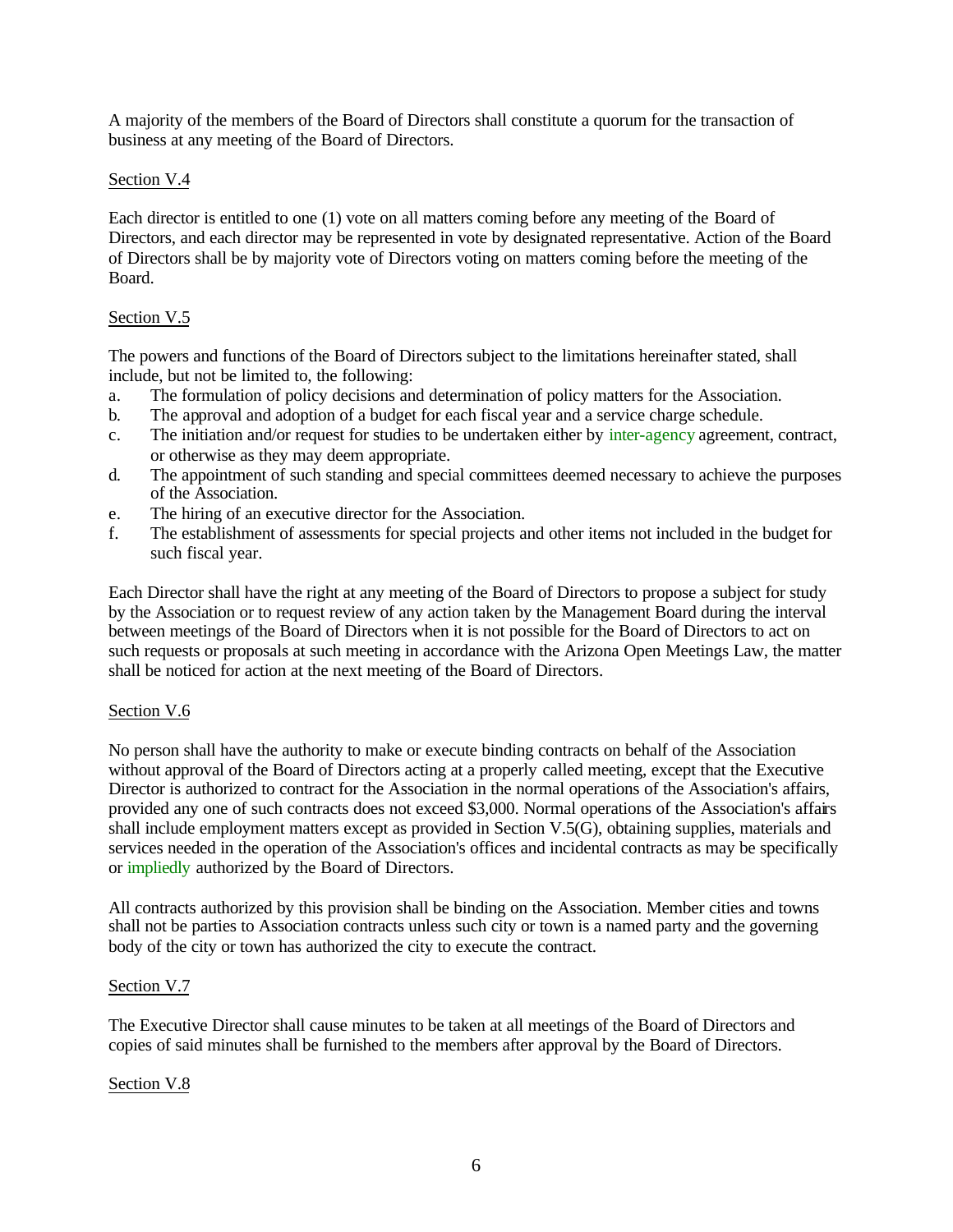The Executive Director is authorized to attest the signatures of the officers and directors of the Association.

### ARTICLE VI NOTIFICATION REQUIREMENTS FOR MEETINGS OF MEMBERS AND MEETINGS OF THE BOARD OF DIRECTORS

## Section VI. 1

Notice of all meetings of members of the Board of Directors, the Management Board and all standing and special committees shall be in accordance with the Arizona Open Meetings Law. The Board of Directors may exclude persons, including members, from Executive Session meetings when such exclusion is appropriate.

## Section VI.2

At least five (5) days before the day of any meeting of the members, the Executive Director, when requested by the President (in the President's absence by the Vice-President) or two of the Board of Directors, shall cause a written notice setting forth the time, place, and general purpose of the meeting to be delivered personally or by mail with postage prepaid to each member of record at his or her last post office address as it appears on the books of the Association. Provided, however, that such notice may be communicated to the member by telephone when a meeting is called by the chairman pursuant to Section IV.8 due to the lack of a quorum.

## Section VI.3

Any meeting of the Board of Directors may be called by the President (in the President's absence by the Vice-President), or a majority of the Board of Directors, and notice of such meetings shall be given by the Executive Director at least twenty-four (24) hours before the time fixed for the meeting (except in case of actual emergency) and such notice shall specify time, place, and general purpose of the meeting, and shall be delivered personally or mailed, postage prepaid, to each member at his last post office address as it appears on the books of the Association or shall be communicated to the member by telephone.

### ARTICLE VII **OFFICERS**

## Section VI. 1

The President shall be the chief executive of the Association and shall exercise general supervision over its affairs. The President shall sign, on behalf of the Association, all documents requiring the signature of the Association and shall do and perform all other acts and things which the Board of Directors may require of the President. The President shall serve without compensation.

## Section VI.2

In the absence of the President, or in the President's inability to act or serve, the Vice-President shall have the powers of the President. The Vice-President shall perform such further duties as the Board of Directors may delegate to the Vice-president. The Vice-president shall serve without compensation.

Section VII.3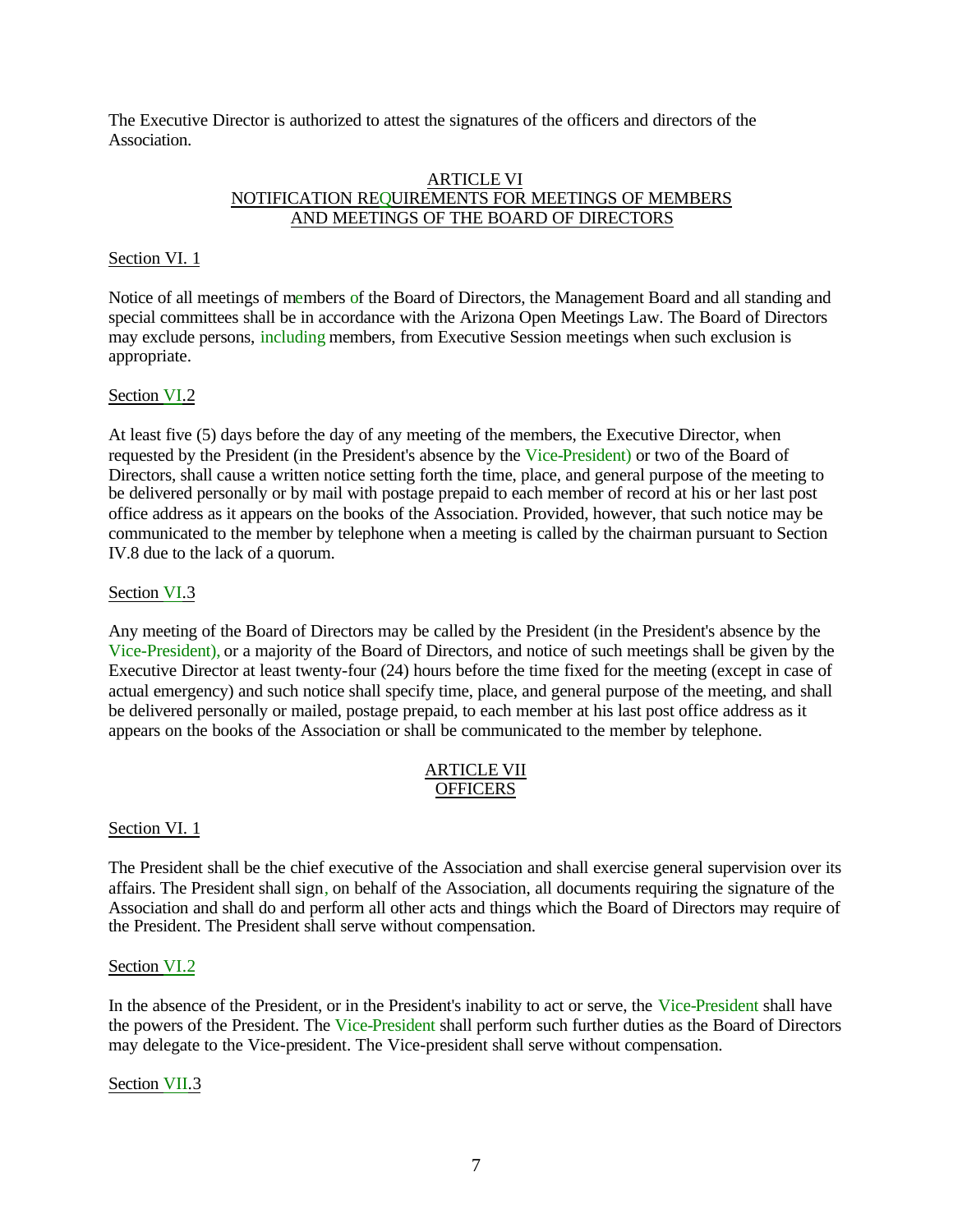The Secretary-Treasurer shall have the custody and control of the funds of the Association, subject to the acts of the Board of Directors, and shall report the State of the finance of the Association at each annual meeting of the members and at any special meeting of the members when requested by the President to do so. The Secretary-Treasurer shall perform such other services as the Board of Directors may require of the Secretary-Treasurer and shall serve without compensation.

## Section VII.4

The Executive Director shall keep the minutes of the Association and such books as these By-Laws or resolutions of the Board of Directors may require the Executive Director to keep. The Executive Director shall attest the signature of the authorized officer on all documents requiring the signature of the Association, shall be the custodian of the seal of the Association, and shall affix the seal to all papers and instruments requiring it. The Executive Director shall perform such other services as the Board of Directors may require of the Executive Director and shall receive such compensation for services as the Board of Directors may allow. The Executive Director shall not be a member of this Association.

### ARTICLE VIII MANAGEMENT BOARD

## Section VIII. 1

There is established a Management Board of the Association which shall consist of the eligible city or town managers, or city or town clerks of incorporated municipalities which do not have the Council-Manager form of government.

## Section VIII.2

The Management Board shall be responsible for the functions as hereinafter set forth:

- a. There shall be selected a Chairman and Vice-Chairman from the members of the Management Board. Said selection shall occur at the first meeting in June of each year. In the event a vacancy occurs in the chairmanship, then the Vice-Chairman shall become Chairman for the unexpired term and a Vice-Chairman shall be elected to complete the remainder of the Vice-Chairman's term.
- b. The Management Board shall have the authority to recommend to the Board of Directors, committees and personnel to study specific problems, programs, or other matters which the Management Committee or Board of Directors have approved for study.
- c. The Management Board shall act as the coordinating agency for all other committees and subsidiary groups.
- d. The Management Board shall keep the Board of Directors informed on any matter or problem involving intergovernmental cooperation.
- e. The Management Board shall perform any other functions assigned by the Board of Directors.

## ARTICLE IX STANDING AND SPECIAL COMMITTEES

## Section IX. 1

Standing and Special Committees shall be created by the Board of Directors from time to time, as the Board of Directors may deem appropriate.

## Section IX.2

The Board of Directors shall authorize and define the powers and duties of all committees of the Board.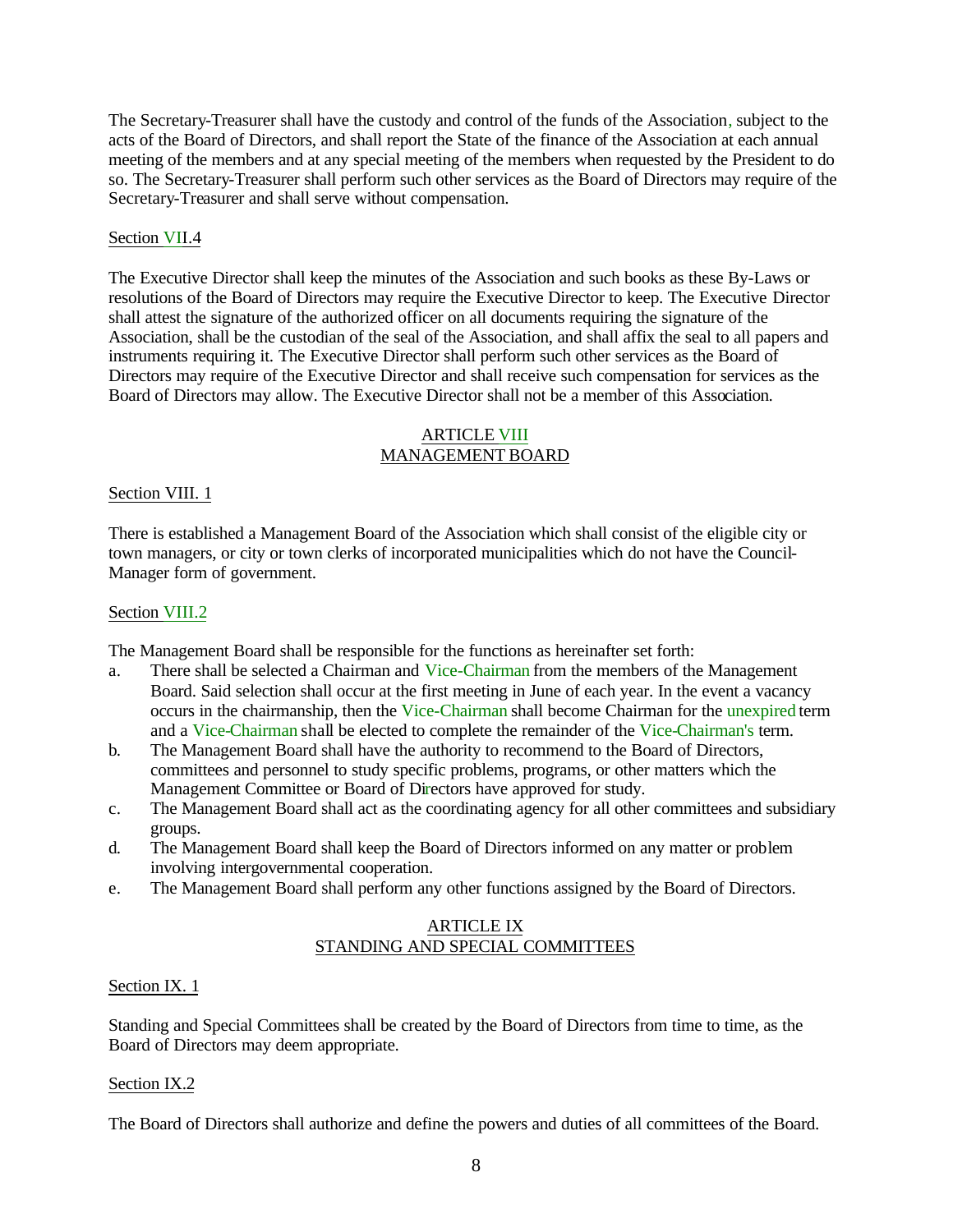## Section IX.3

The Board of Directors shall designate a Chairman and Vice-chairman of the Standing and Special Committees. Vacancies occurring in these positions shall be filed by the Board of Directors.

### Section IX.4

Membership on Standing and Special Committees shall be determined by the Board of Directors. There shall be no minimum nor maximum number of individuals on any Standing or Special Committee. Nothing in these By-Laws shall be construed to limit membership on these aforesaid committees exclusively to officials serving political subdivisions of the State. The Board of Directors, in its discretion, may appoint any individual it deems qualified to serve on a Standing or Special Committee.

### ARTICLE X MEETINGS OF COMMITTEES - NOTIFICATION REQUIREMENTS

### Section X.I

The Management Board shall meet on the call of its Chairman (in the Chairman's absence by the Vice-Chairman), or two of the members, with the date, time, and place to be fixed by the Chairman. At least five (5) days prior, notice shall be given to committee members and the Executive Director.

### Section X.2

Standing and Special Committees shall meet on the call of their Chairman (in the Chairman's absence by the Vice-chairman), or two of the members, with notification to the Committee members and to the Executive Director five (5) days prior to meeting of said Standing or Special Committees.

## ARTICLE XI

## Section XI. 1

Fiscal Year. The fiscal year of the Association shall commence on July 1 of each year.

## Section XI.2

Members of the Board of Directors representing voting members, and mayors representing non-voting members, shall be responsible for submitting to their respective municipalities, for payment, dues assessments and assessments for any service charges approved by the Board of Directors. All service charges for cities and towns shall be determined annually by the Board of Directors.

#### Section XI.3

The Board of Directors may approve special service charges for individual studies or projects, sufficient to provide the funds required for the completion of said studies and projects, in addition to any regularly established service charges and determine when such charges are due.

## Section XL5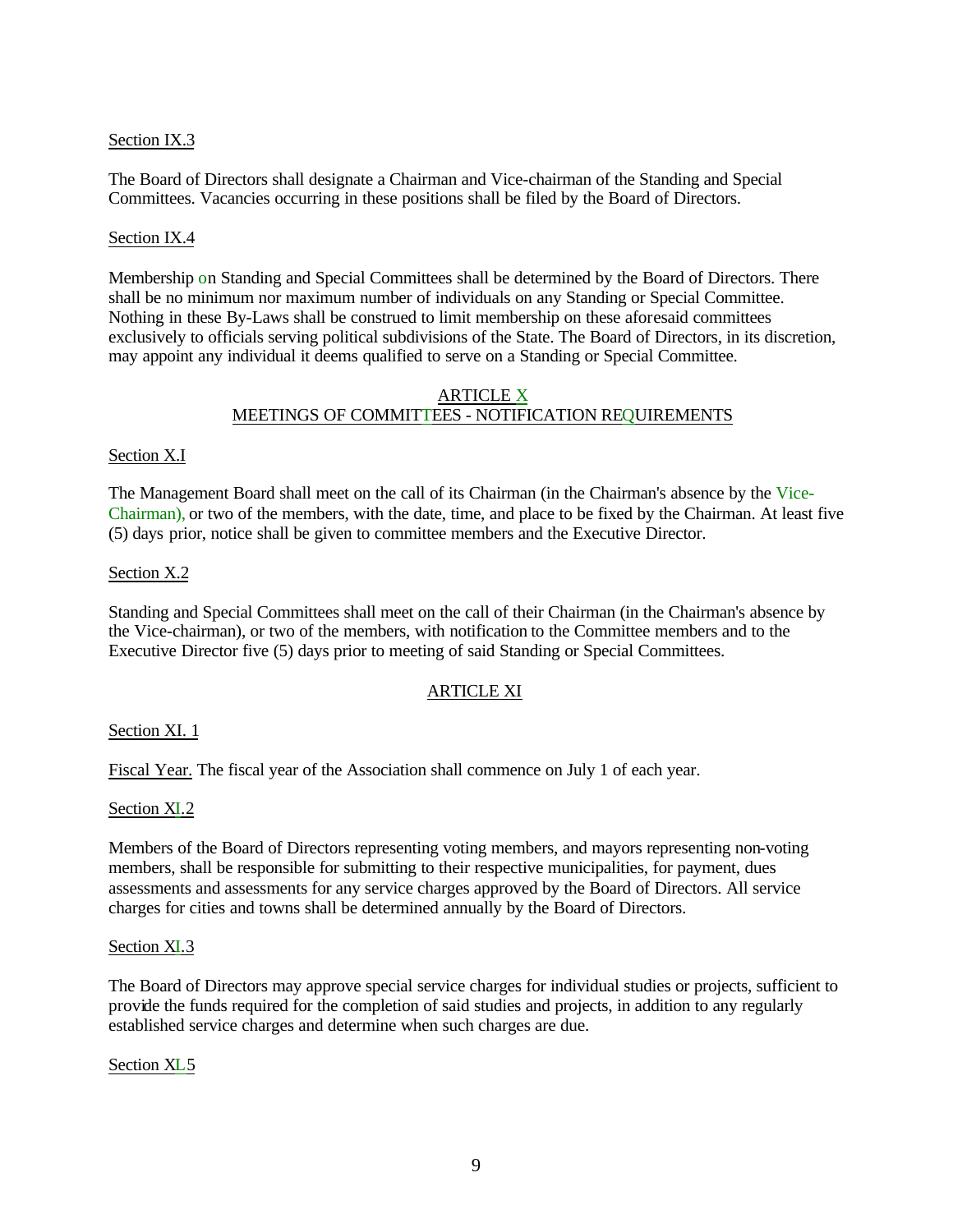Annual Audit. The Executive Director shall cause an annual audit of the financial affairs of the Association to be made by a public accountant or a certified public accountant selected by the Board of Directors at the end of each fiscal year. The audit report shall be made available to all members.

# ARTICLE XII WITHDRAWAL

## Section XII. 1

Any member may, at any time, withdraw from the Association, provided that written notification thereof is forwarded to the Executive Director and the said withdrawal shall be effective upon receipt by the Executive Director.

## Section XII.2

Voluntary withdrawal does not operate to effect a waiver of obligations previously incurred by such withdrawing member during membership.

## Section XII.3

Upon withdrawal, a member forfeits all interest in the property of the Association, its membership is terminated, and its right to share in any distribution of property upon dissolution is lost.

## Section XII.4

Repayment of the initial membership fee shall be waived if a member who has voluntarily withdrawn seeks reinstatement within one year of the effective date of withdrawal.

## ARTICLE XIII ADMINISTRATION OF INTERGOVERNMENTAL AGREEMENTS

## Section XIII.l

The Board of Directors may authorize the Association to enter into agreements with member cities and others to provide technical support, administrative services, policy guidance and all ancillary support services necessary to implement intergovernmental agreements between such member cities. In the performance of such agreements, the Board of Directors may act for the Association, may direct the Management Board to perform duties under the agreement and may create standing or special committees to carry out the Association's responsibilities.

### ARTICLE XIV SEAL

The seal of the Association shall be impressed as follows: "ARIZONA MUNICIPAL WATER USERS ASSOCIATION, INCORPORATED 1969, ARIZONA."

## ARTICLE XV **AMENDMENTS**

These By-Laws may be amended at any meeting of the Board of Directors by a two- thirds vote of all voting members provided written notice of the proposed amendment has been given not less than fifteen (15) days prior to the meeting at which it is to be voted upon.